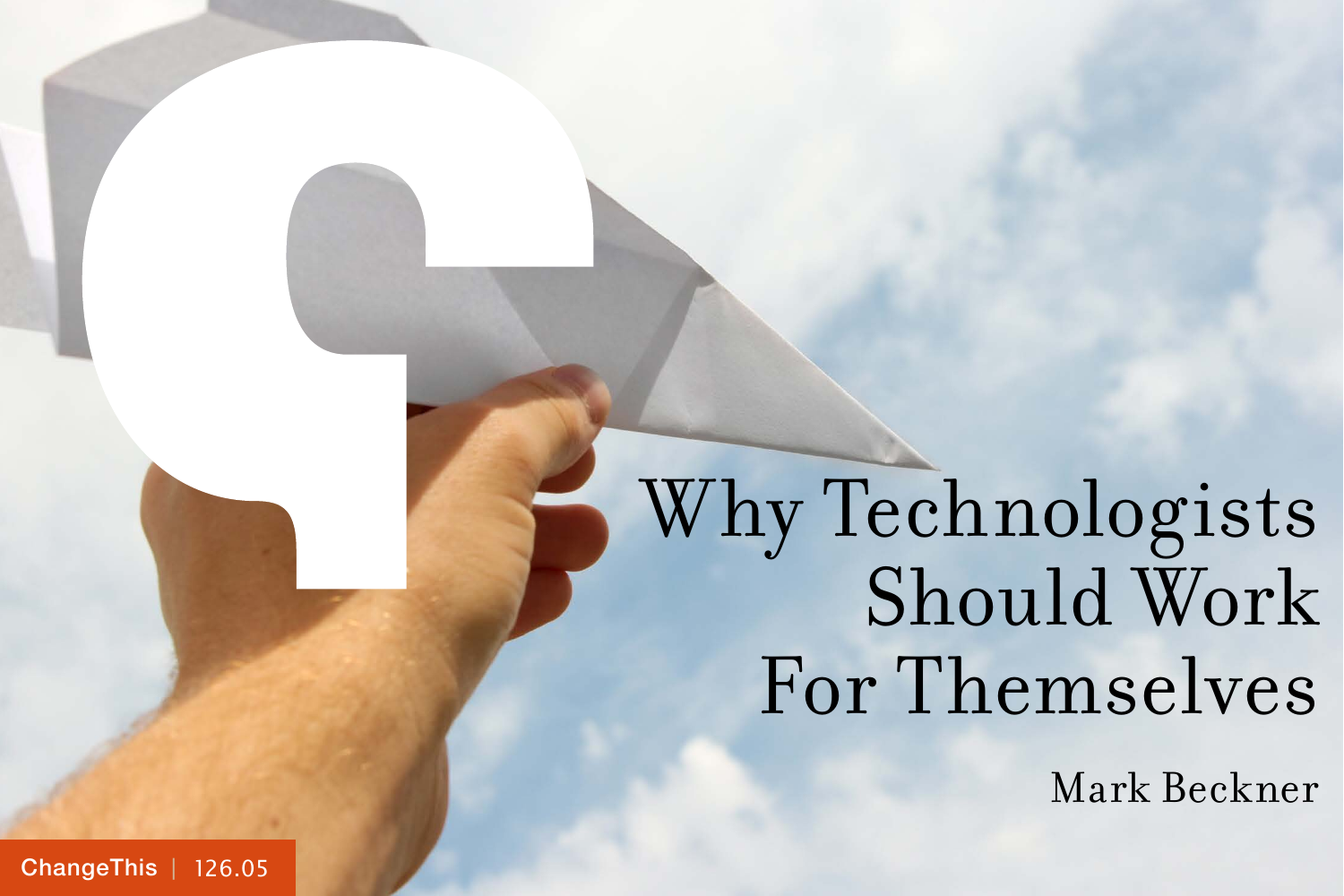# You have the opportunity to make a million dollars a year.

You have the chance to live a more significant life, one which you largely control, and one which allows you to give back to the world and be of value to those around you.

You can determine how your time is spent, how much will be invested in work, and how much in personal pursuits.

You can remain in the passenger seat and allow life to take you where it will, or you can take control and decide which roads you will travel.

*You can determine how your time is spent, how much will be invested in work, and how much in personal pursuits. You can remain in the passenger seat and allow life to take you where it will, or you can take control and decide which roads you will travel.*  $\frac{66}{w}$   $\frac{6}{w}$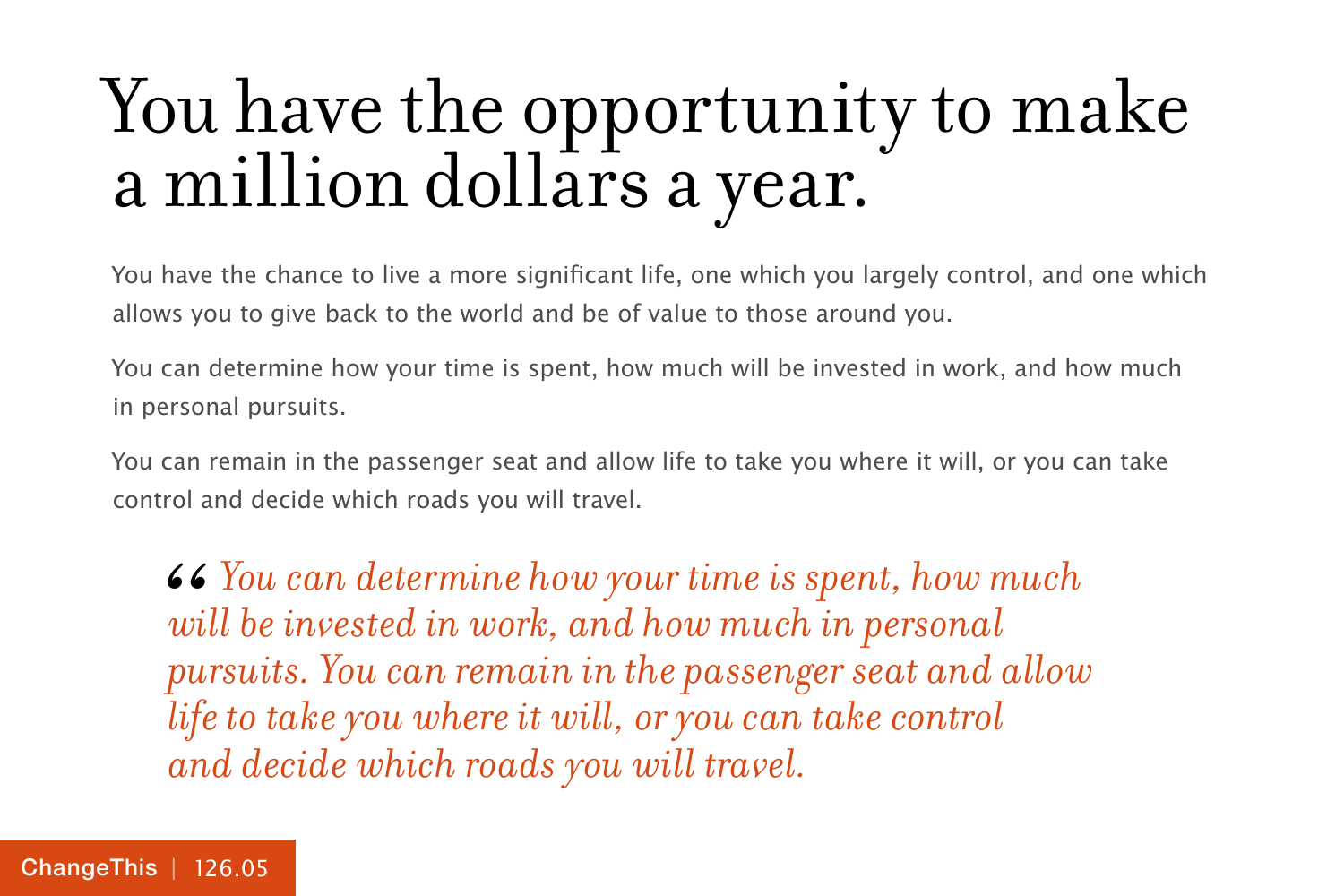In order to achieve levels of professional success that will challenge you and force you to live at your higher potential, you must take the following steps:

- 1. **Become independent** in your business. Establish yourself as a structured business entity, and build a framework that will support growth and success.
- 2. **Be disciplined** in your focus, ethical in your work and communications, and participate actively in all aspects of business, including advertising, marketing, sales, and delivery.
- 3. **Be creative** in the way you charge for your services and in how you engage with clients. Don't work with every client in the same model, especially not in the traditional and highly outdated hourly engagement method.
- 4. **Set concrete goals,** think strategically, and use your money and resources to build up yourself, your business, and those around you. Be very liberal and selfless with your money.

Taking these actions within the opportunity-laden environment of the technical industry will ensure that you have a vehicle with which to attain great levels of success. You can achieve your professional aspirations, and in turn support your private dreams and plans.

You will be in control and will be driving the car; only you can steer yourself away from success.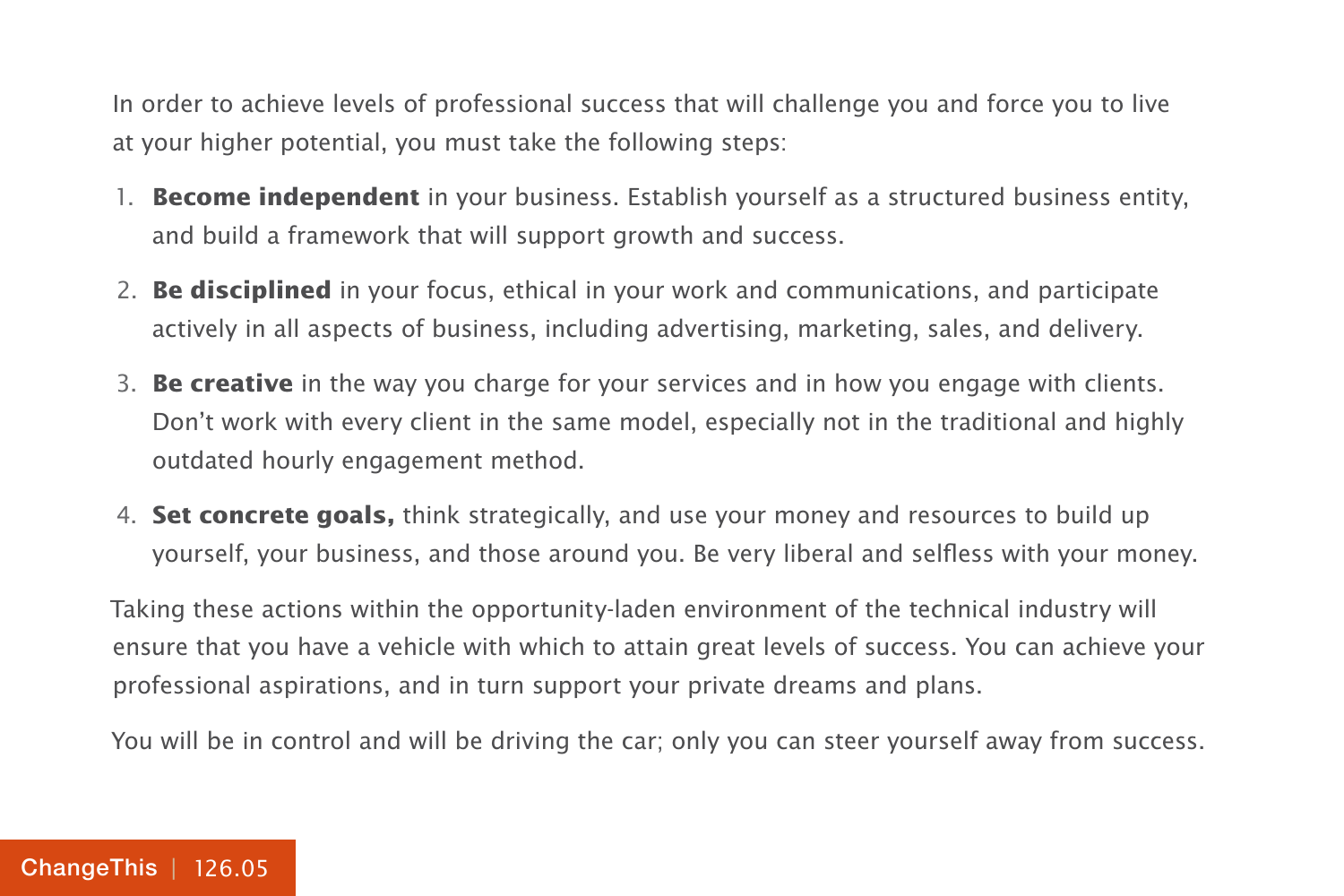### The Opportunity Rich Tech Industry

There are freedoms and opportunities in the technical industry that are not as readily available in other trades and professions. These freedoms and opportunities are left largely untapped by the millions employed in this industry. What are these freedoms? What are these opportunities? The following is a short list of these—they are available to any skilled technologist that has interest, enthusiasm, and drive. What was once available only to the wealthy elite is now available to the common laborer in the technical fields.

- 1. Instead of making a fixed salary on a yearly basis in a comfortable employed position, you can make substantial amounts of money working largely on your own terms.
- 2. Rather than working late into the night and on weekends at the command of a boss, you can dictate the terms and conditions of your working schedule.
- 3. Instead of traveling on a weekly basis to be onsite with clients, you can work from anywhere in a remote capacity.
- 4. You can create a business that can make valuable contributions to the organizations that you work with, and at the same time support your pursuit of personal goals and ambitions.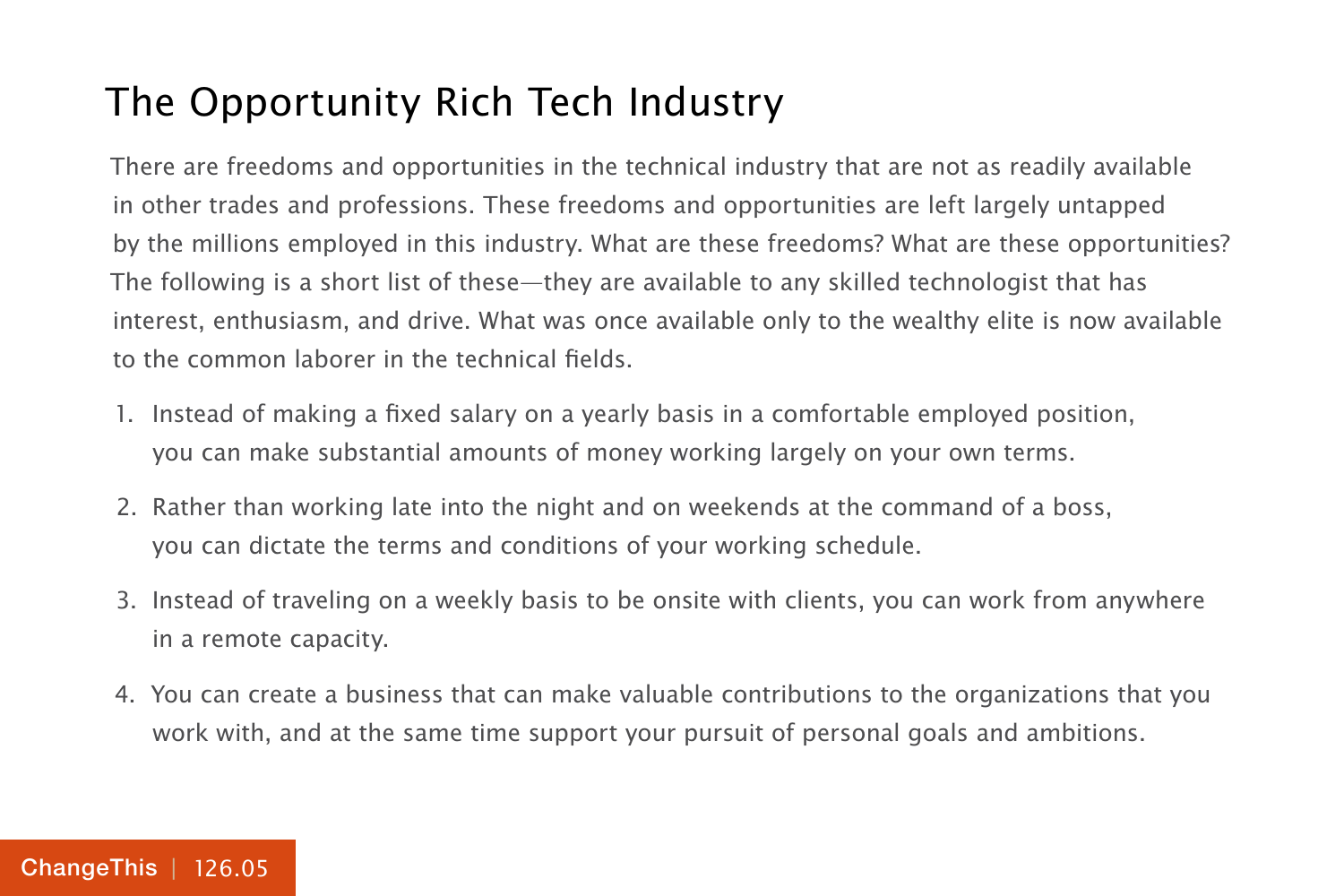Programmers, developers, solution architects, and technical consultants—all of you have the basic skills necessary to become highly successful outside the confines of traditional employment. You will have to take on the activities of a businessperson, but this is easier than it may seem; it is a natural progression from where you are today, and one which will pay immense dividends.

### The Importance of Being Professionally Independent and in Business for Yourself

As long as you are engaging in a technical profession, and you are spending time in front of a computer in the pursuit of a living, you should be working to maximize your output and increase your income. If you can spend eight hours in front of your computer and make a few hundred dollars, or you can sit for the same eight hours and make thousands, which would you choose? What is a more appropriate use of your time?

In order to maximize your efficiency and ensure that the time you spend in your office is used to make the highest income possible, you cannot work for an employer—you must go out on your own and create something new.

You cannot become wealthy and independent working for someone else.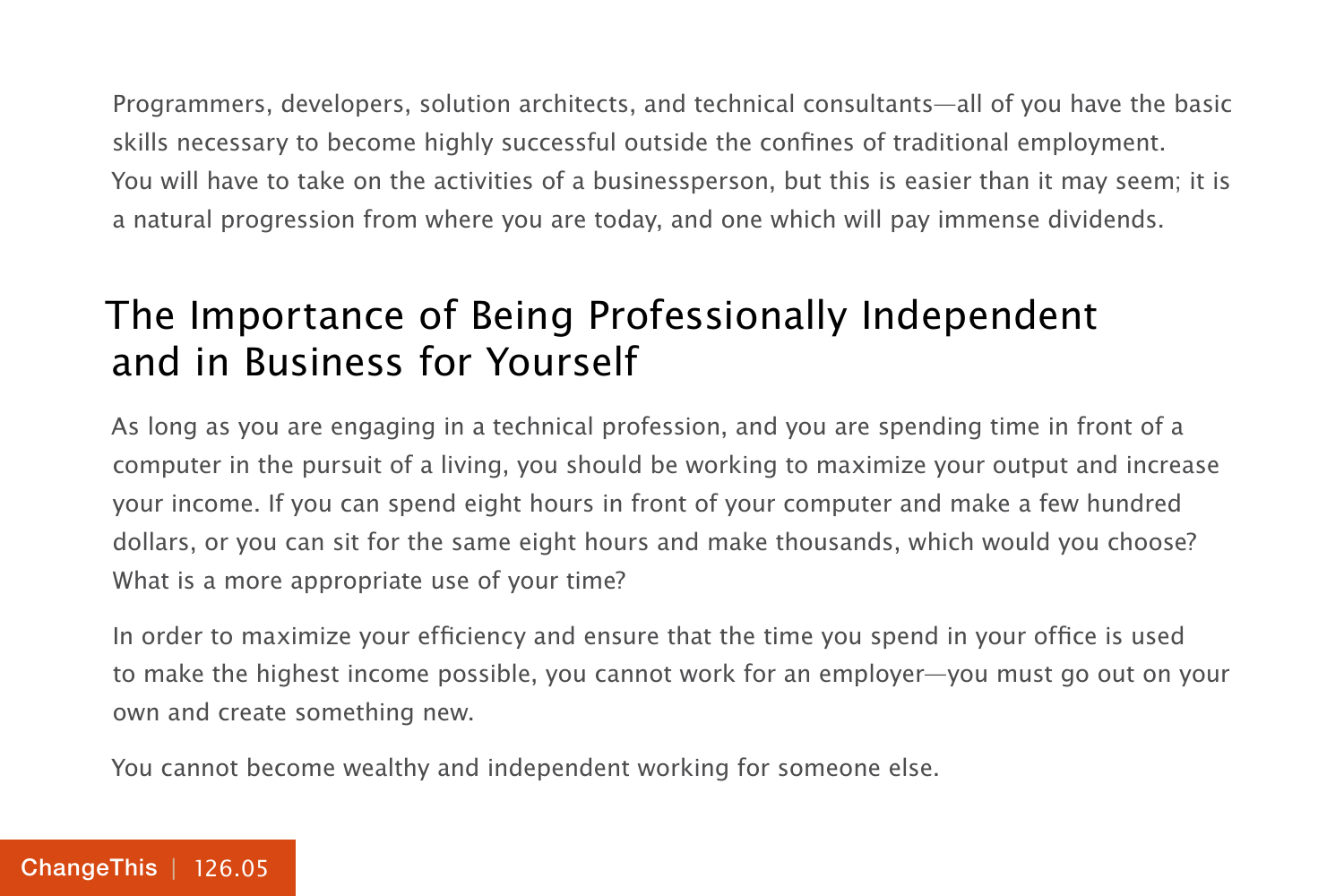How many people have sold their freedom and happiness for a salaried position with benefits? How many have traded time with their families for late nights and weekends at work doing deployments that could have been done during business hours? How many have traded their dreams for a paycheck? Unfortunately, the numbers are high. Fortunately, you don't have to live like this.

As a technologist, you don't have to follow this pattern. Not only do you not have to, it is your responsibility not to. The field is open for you to play a new game, one which allows for your own growth and success, and in turn the growth and success of those around you. You can be in business in order to make enough money to create a life for yourself that allows you to contribute something meaningful to the world while you are here.

*How many people have sold their freedom and happiness for a salaried position with benefits? … How many have traded their dreams for a paycheck? Unfortunately, the numbers are high. Fortunately, you don't have to live like this.* 66<br>*for*<br>*tra*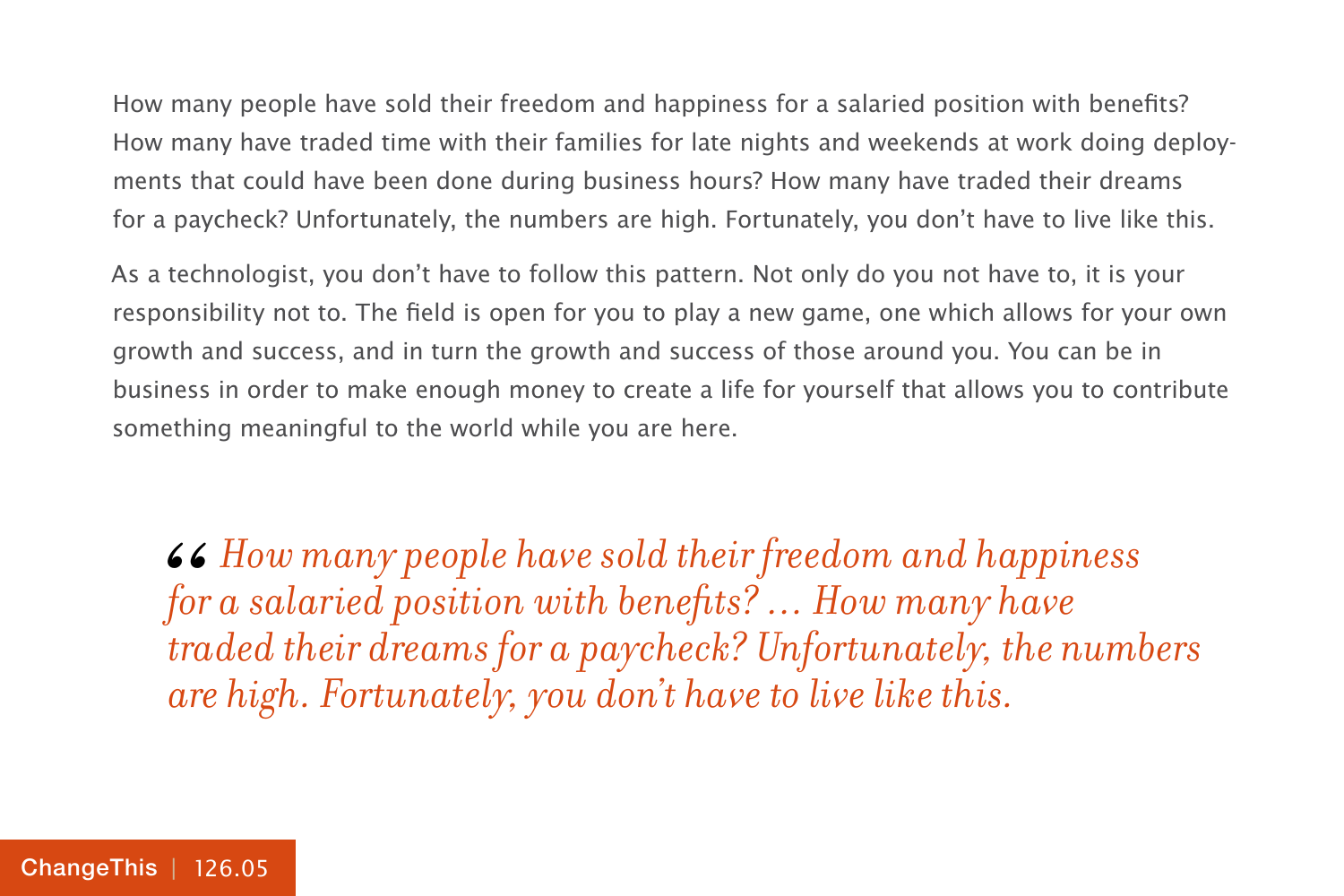#### How to Make a Million as a Developer

How can you make significantly more money than the highest paid salaried developers? How can you create a thriving business hundreds of miles from the nearest big city? The first steps are very tangible and pragmatic. Alter your way of thinking about business and engage in the following key activities.

1. **Deliver at your highest capacity within the confines of the environment you find yourself.** Many people strive for perfection, and thereby limit their ability to produce. Producing for many different clients at a slightly above average level is far superior to producing for a single client (an employer) at any level of quality. An artist's work is most valuable when it is viewed by the most people. Your work is most valuable when accessible to as many clients as possible. This means you must enable yourself to work on multiple projects at the same time. You must master the ability to multitask, to make forward progress on many things at once. Strive for perfection in delivering above average work for many clients in parallel, and you will have a working environment that is highly efficient and valuable to you and your clients.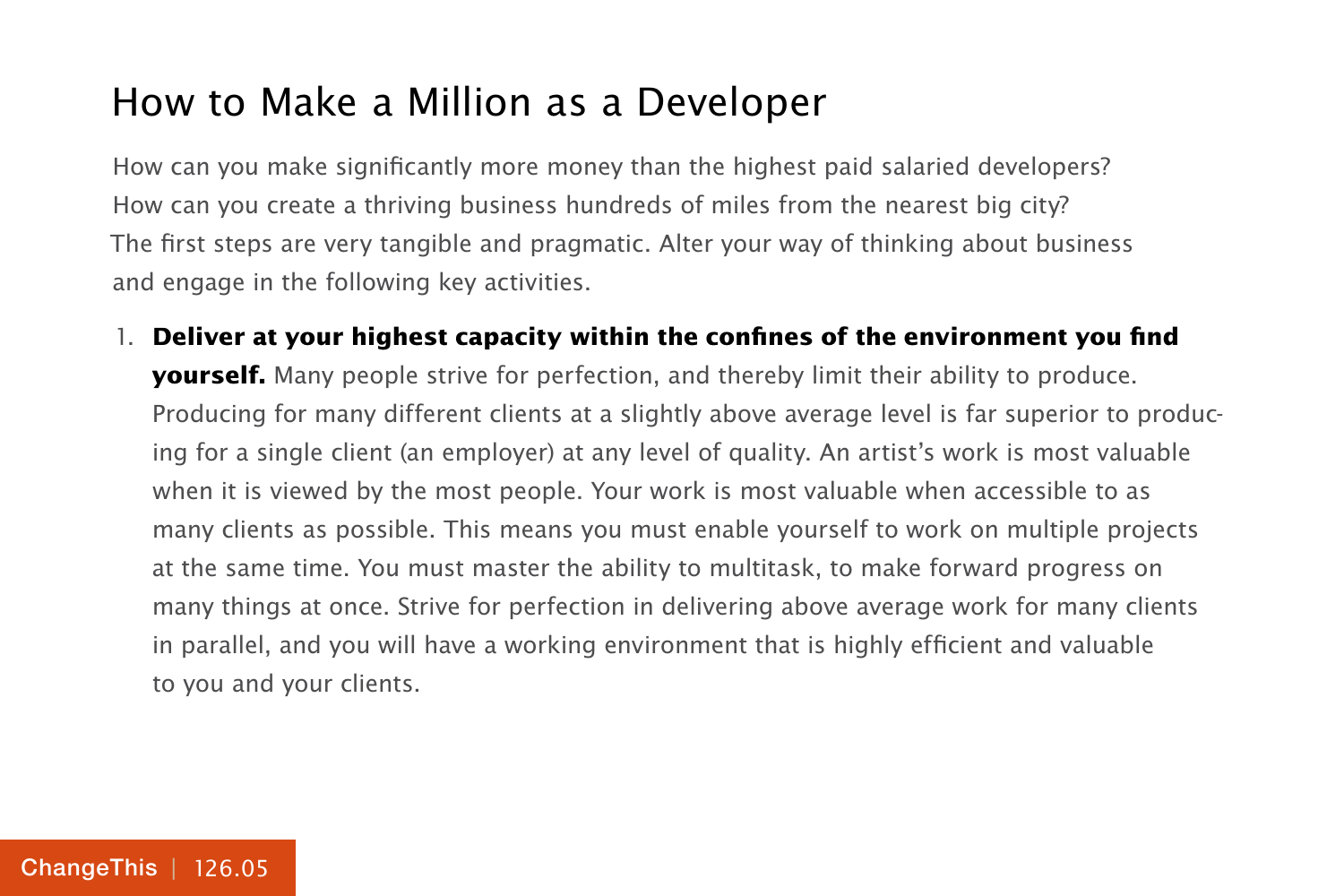- 2. **Communicate promptly and professionally.** Never leave an email unanswered or a phone call unreturned. The more quickly you respond, the more valuable you are to your clients. Think of your clients as people, like *you* would want to be treated. If someone listens to you, and responds to you, and lets you know what they are doing and what they plan to do, what it will cost, and how long it will take, and then sticks to it becomes someone you trust. A person you trust you will keep close, and will continue to turn to on a long term basis. Intelligent, prompt communications will create client relationships that will last for many years.
- 3. **Do not compete, instead collaborate.** View everyone in the business of technology as a potential partner. No one is taking work away from you, or can take work from you. Together, you can make opportunities that wouldn't be there without the two (or more) of you working in partnership. Partnerships are your key to work. These are the people and companies engaging in the same business as you. View people and companies in your industry as your primary avenue to paid work and engagements. As an independent businessperson, you cannot afford to view anyone as competition.
- 4. **Market and Sell your services.** One of the most difficult activities for many in the technical industry (especially coders) is to move into a role of marketing and selling themselves. This is based on an incorrect idea of what it means to sell and engage in similar business building activities. It does not mean becoming someone that you are not. It does not mean cold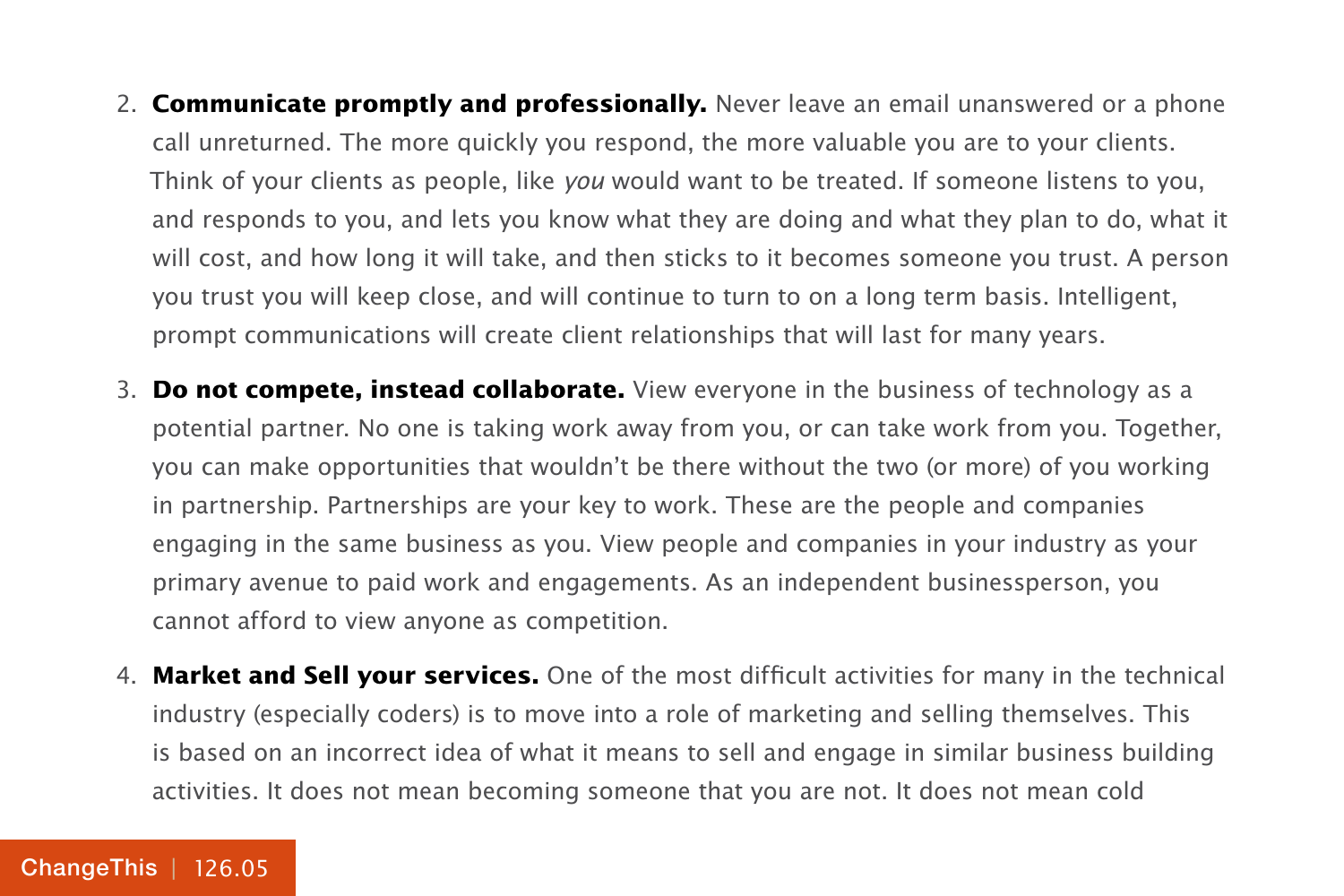calling corporations or engaging in sales talk. What it does mean is ensuring that you are relevant to the industry and to others (through skill acquisition, publishing, and sharing your knowledge), that you are actively talking with people in your network (friends, colleagues, previous clients, current clients), and that you are available to work on a variety of project types (go wherever the market leads you).

5. **Price yourself competitively and be creative.** You are in business to help others and make a great income. Don't price yourself out of work, or be concerned with the exact dollar amount you are going to charge. Many developers end up charging high hourly rates (due primarily to ego) and find that they only have one or two engagements at a time, often with lengthy periods of downtime between projects. Your goal is to be actively engaged on as many projects at the same time as possible. In general, you need to work in retainer or fixed hourly models. Come up with a price and an engagement model that is of high value to your client and leads to a long-term relationship. A \$3,500 a month retainer that lasts for three years is worth far more to you than a three month, \$150 an hour project. The retainer is also easier to sell, gives more value to the client, and leads to a longer term, higher quality relationship.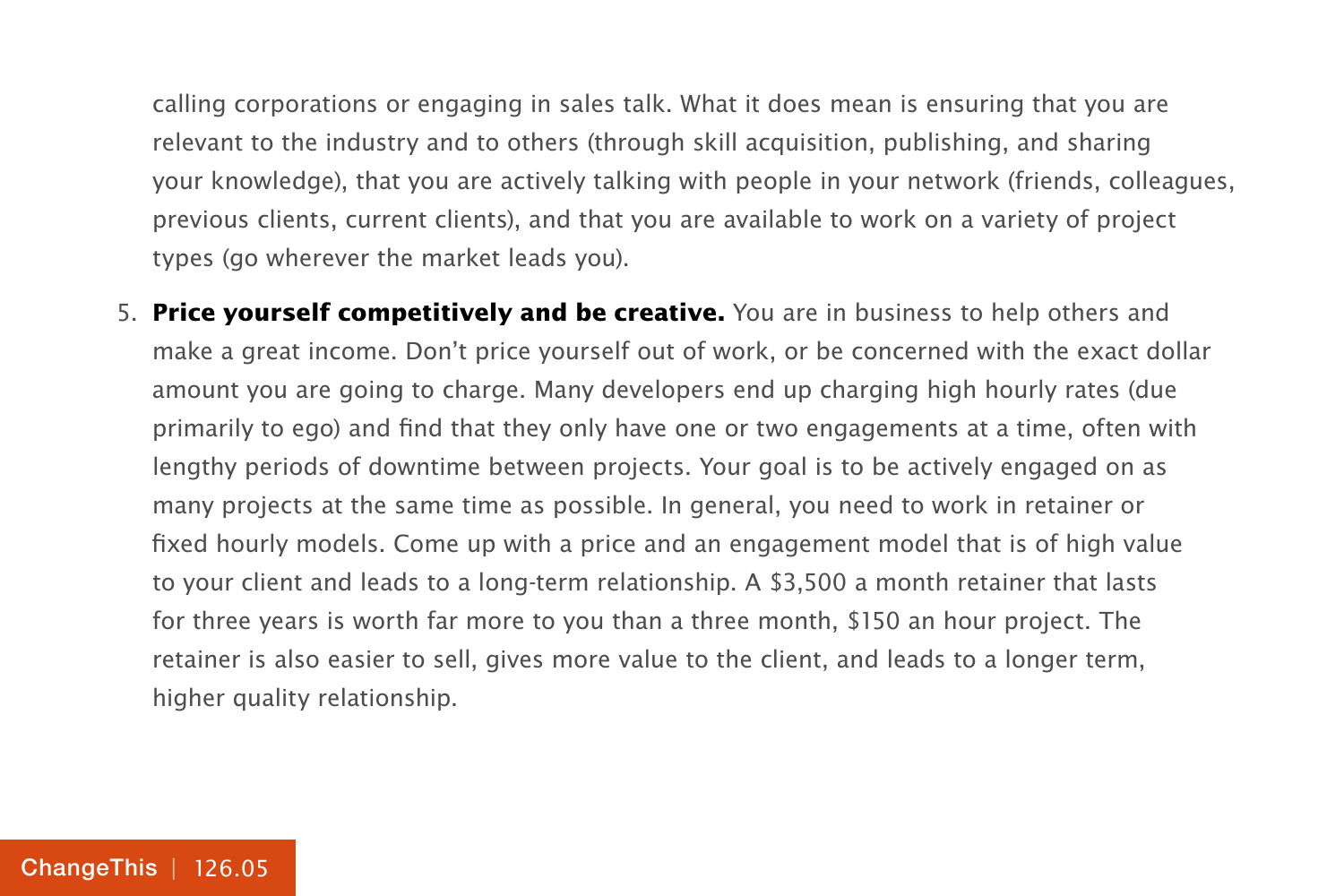6. **Learn from others who are further up the ladder from you.** Reach out to people in the profession who are where you want to be professionally. In the past, apprenticeships were the norm. Consider an apprenticeship or mentorship. There is a certain amount of magic that can happen when you work with someone else in the pursuit of something specific. There are few things that will have as immediate and transformative an effect on your business as engaging with a mentor.

*Never leave an email unanswered or a phone call unreturned. The more quickly you respond, the more valuable you are to your clients. Think of your clients as people, like* you *would want to be treated.*   $\frac{66}{10}$ 

While business activities such as these are essential to the strength and success of your independent practice, you will never achieve what is truly possible in your professional life or your income level without two additional key activities. The first is a combination of goal setting and strategic thinking, and the second is a commitment to giving and investing generously.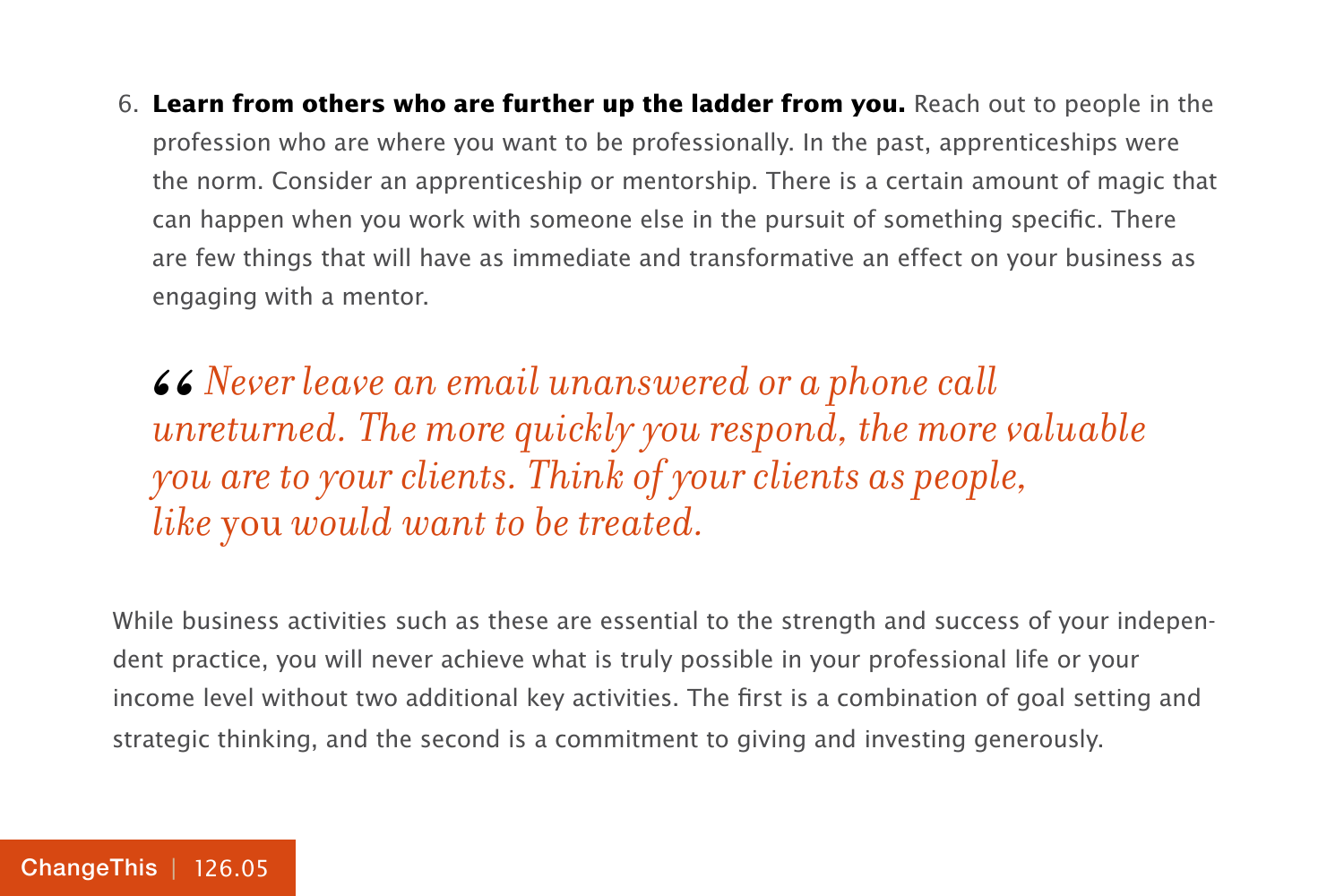#### The Critical Nature of Goal Setting and Strategic Thinking

You can achieve very little if you don't have specific goals identified. You can achieve even less if you don't take time to think about what you are after, how you will get there, and what you will do once you are where you want to be. The importance of goal setting and strategic thinking is so critical to your success that it should be your primary concern on a daily basis. It is of higher priority than the immediate tasks at hand.

In order to set goals, step outside. Put distractions behind you. Go into the mountains or the desert, away from people, news, email, music, and anything else. Seek silence and listen. Look for what you are really after in this life. Write these goals, dreams, and ideas down. Keep things simple, but aim high. The higher your goals, the more unrealistic your dreams, the more valuable they are to you, and the more likely new opportunities will unfold in your professional life to support them.

Don't underestimate the importance of goal setting. This is without doubt the most important thing you can do to grow your independent business. Your personal goals will drive the success or failure of your business.

The success of your independent business has more to do with your thoughts and your actions than it does with any specific business generating work you might do. Instead of attending a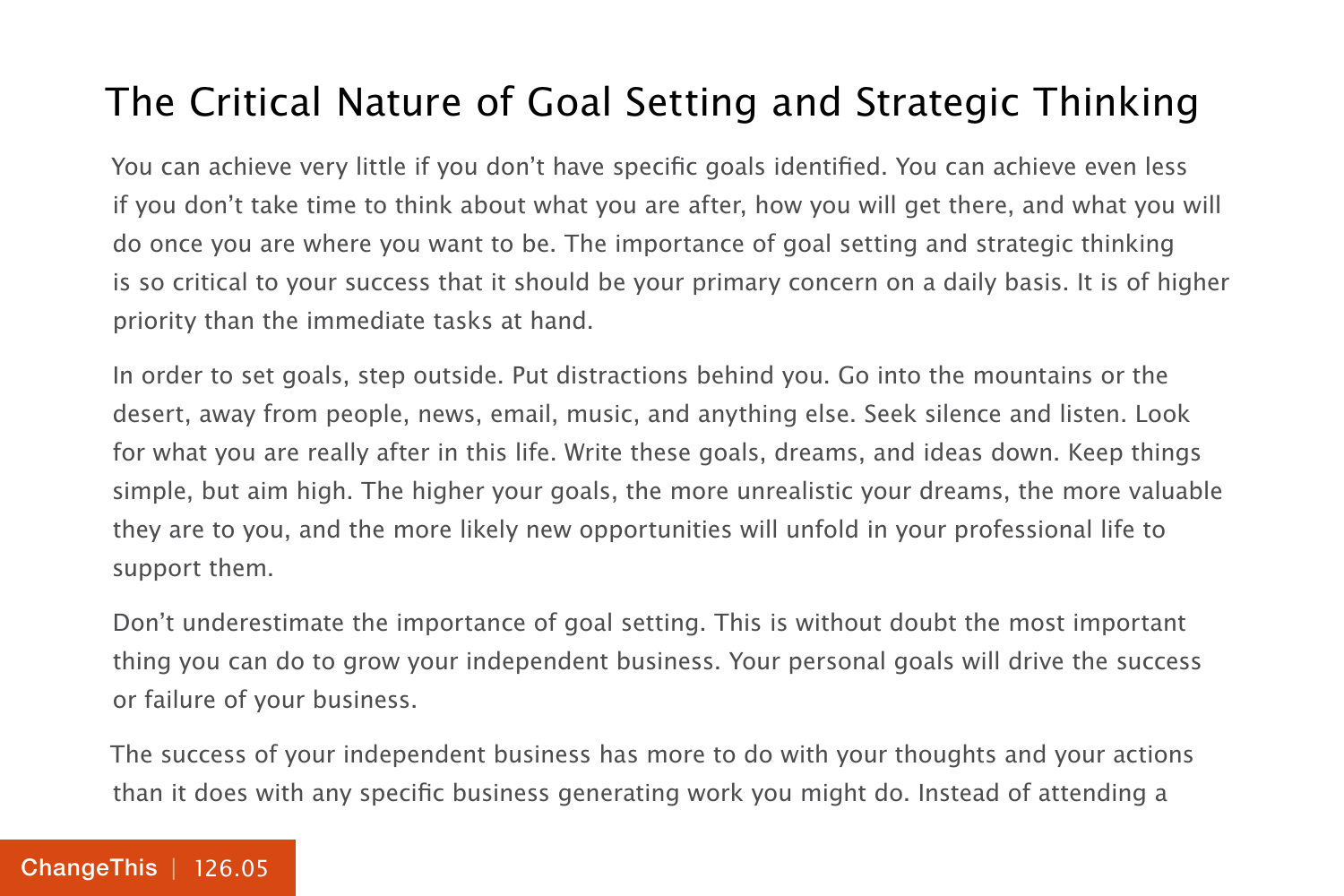conference in search of work, donate \$20,000 to a charity. Rather than stressing about not having enough work, take a three week road trip with your family and visit every client you've worked with. Take people out to dinner, find out what they are doing with their lives, see if there is anything you can offer them. Approach life with abundance, and pursue friendships and partnerships. Think about what you want, and always focus on the big picture, never specifically on money or material items. You will have more work than you will know what to do with.

*View the money you make as a vehicle to improve the world, and to create a life that allows you to contribute. Use your money liberally, to grow and expand, to build and improve. The more you push yourself, the more you risk financially, the less attached you are to your income and to the numeric value of your wealth, the more likely you are to have abundance.* 66<br>an<br>ma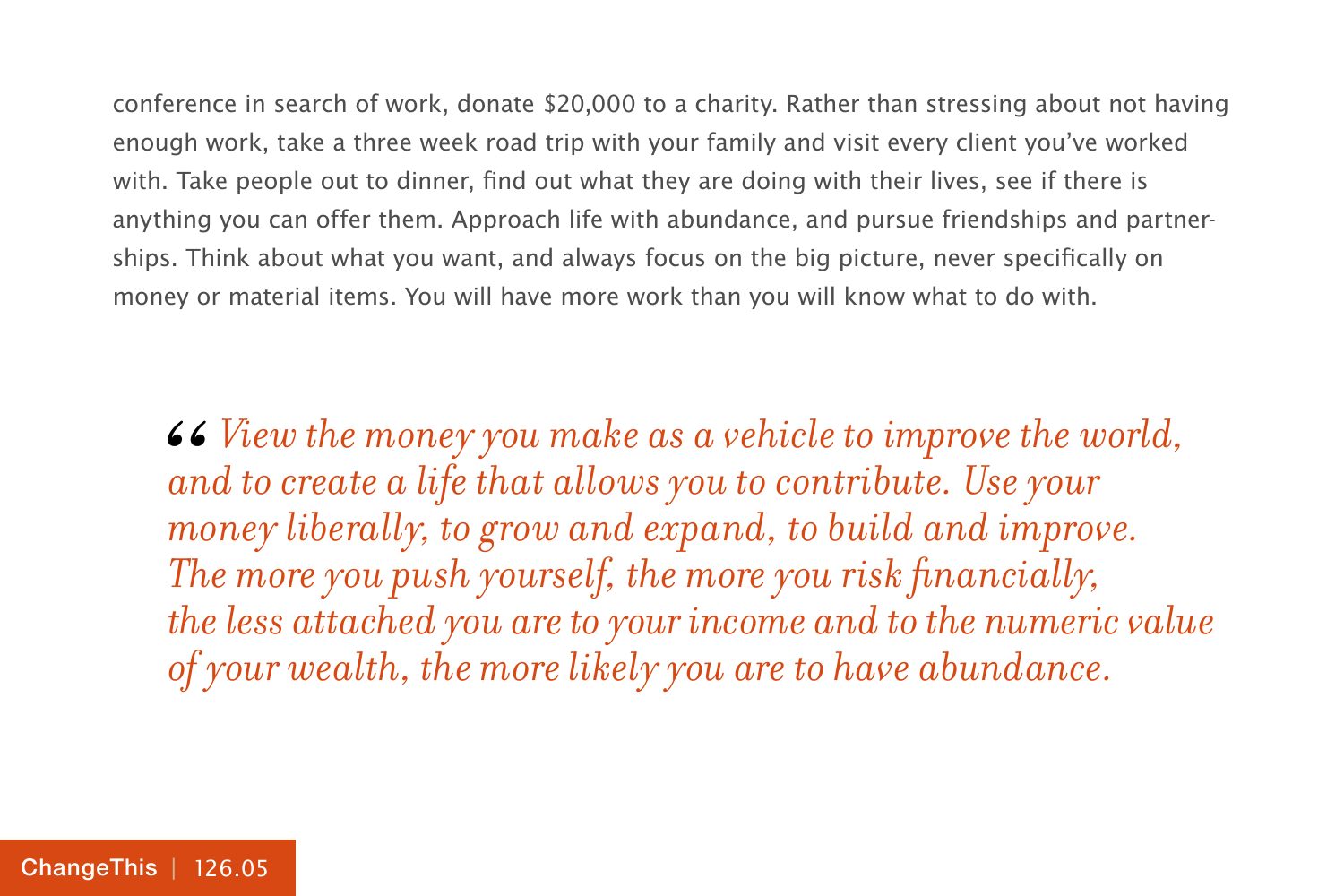#### Create a Need and Give Generously

If you want to see your fortunes go from mediocre and average to beyond what seems realistic for the work that you do, then be generous in everything. View the money you make as a vehicle to improve the world, and to create a life that allows you to contribute. Use your money liberally, to grow and expand, to build and improve. The more you push yourself, the more you risk financially, the less attached you are to your income and to the numeric value of your wealth, the more likely you are to have abundance.

Money is created. It is not taken from someone else. It doesn't exist until someone does something to generate it. There is not a finite pile of money that all of us are consuming. The money largely doesn't exist until you do something to create it. Money is like electricity. There is no finite amount of electricity in the world. As more people require more electricity, more is generated. It doesn't deplete. It is an infinite resource. However, if no one needs it, then very little is created or available. The demand drives the supply, and it can never all be consumed because it doesn't exist until it is needed. Only the potential exists. When it comes to money, you are the potential for which it can come into existence.

Create a need for money, that isn't selfish and isn't negative, and money will come. If you are giving abundantly, abundance will come your way. Electricity flows when there is a need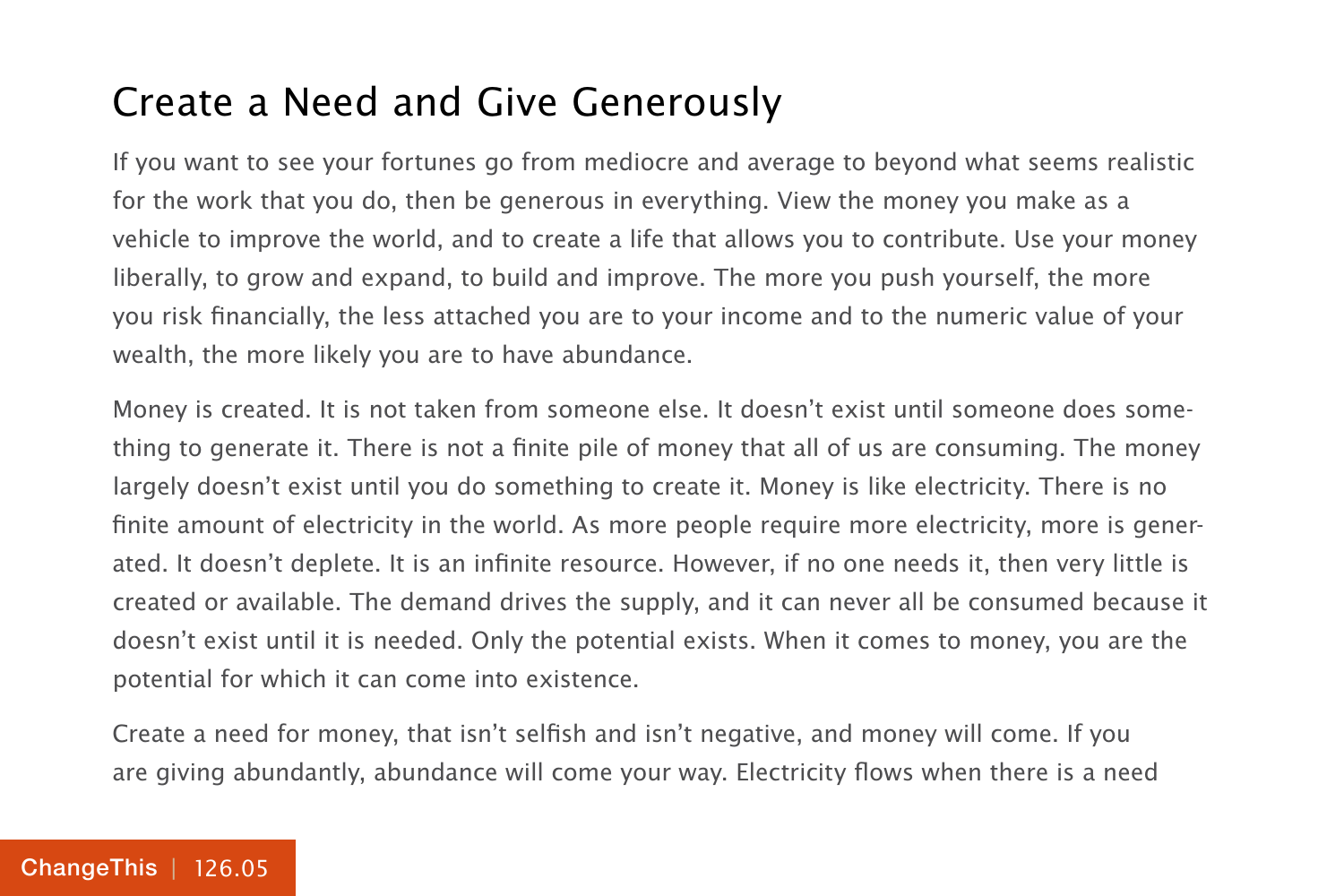for it. Money comes when a valid need can consume it. Buy a piece of land where you can build a home that will allow you to expand your views, your skills, your interests, and your contributions. Give a significant amount of money to a cause or charity of your choice. Invest in someone you believe in, because you want to see their success. Whatever you choose to do, there are only a few simple rules:

- 1. Contribute at a level that is beyond your comfort level, and beyond what you can afford today. Don't take the advice of financial gurus. Push yourself dramatically in order to see dramatic changes.
- 2. If you give to a charitable organization, do it with the expectation that you will receive more in order to give more again the future.
- 3. If you give to an individual, never expect it to be returned directly, even if there is a promise on their part to pay you back. Give with the expectation that you will be repaid via completely unrelated channels.
- 4. Don't advertise what you have done. These things need to be done for your own reasons, and you don't need to let others know how you are using your resources.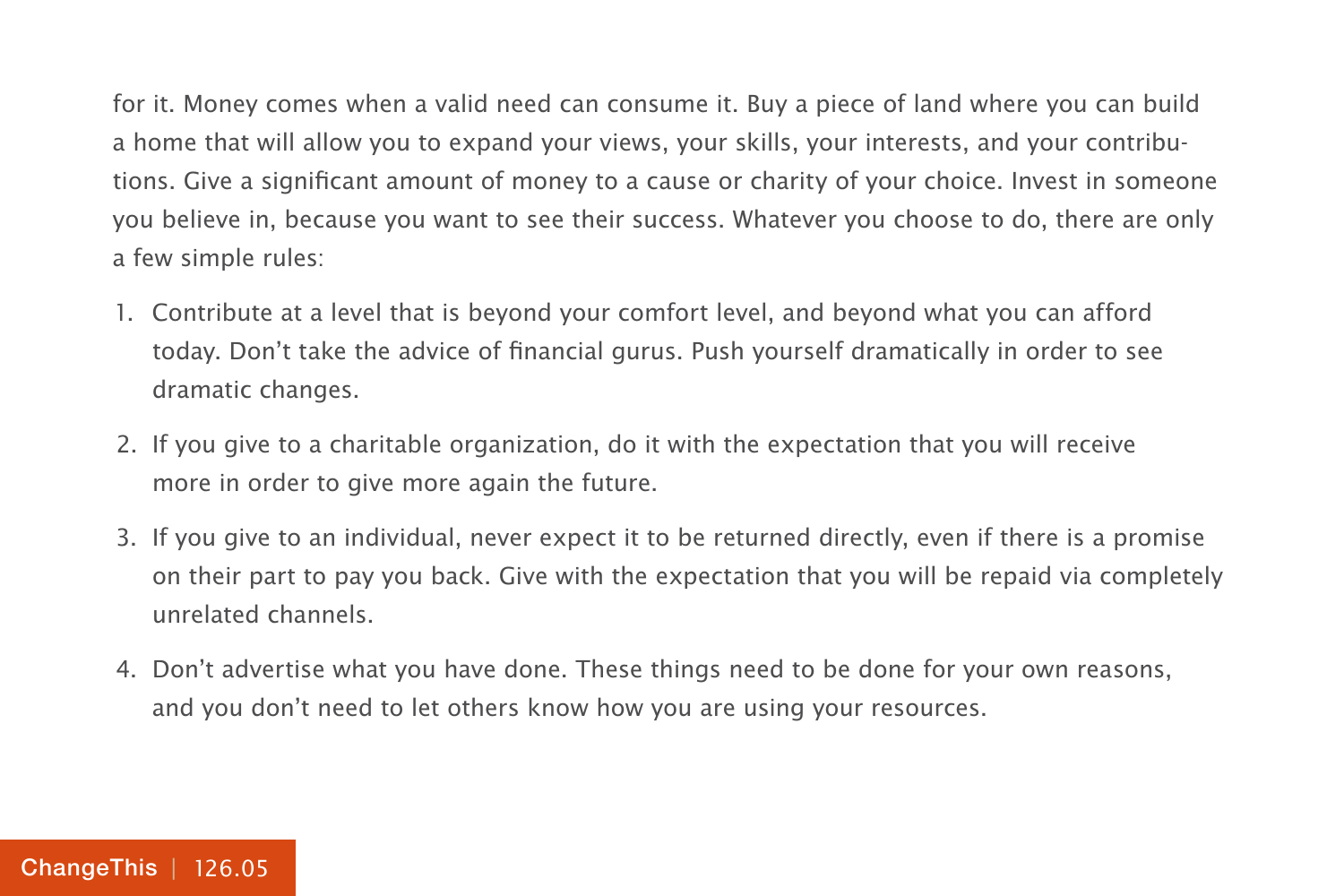As you take these financial steps, pushing beyond your immediate means, you will see new opportunities open up in your business that will support you. You have to trust the system, and take steps that will appear risky to anyone watching. Risk is what changes your life, and risk is what changes other's lives. No one had an impact on the world of any lasting nature that didn't risk something in order to make that impact.

#### Take Action Now

Seize the opportunities that are in front of you today; they may not be there tomorrow.

Don't fear risks—only by taking major risks (professionally, financially, personally) will you push yourself to your greatest potential and allow the doors of possibility to open around you.

Set your goals high, invest in your dreams, support causes you feel passionate about, and go in a new direction.

**Technologists of the world, strive for professional independence, attain wealth, be healthy, give generously, and pursue a more meaningful and impactful life!**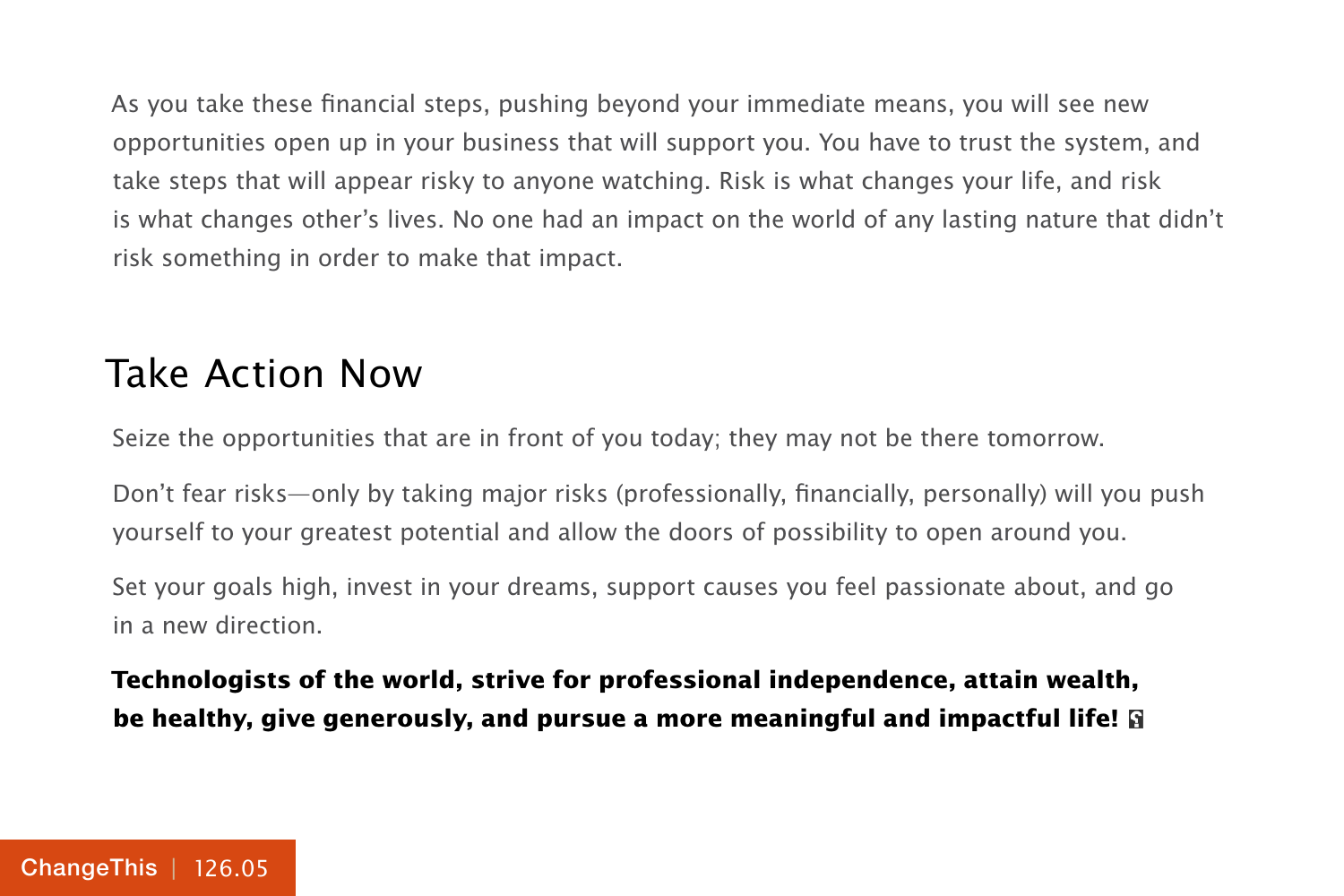## Info

#### THE CODER'S PATH TO WEALTH AND INDEPENDENCE



MARK BECKNER Apress<sup>®</sup>

**BUY THE BOOK** | Get more details or buy a copy of The Coder's Path to Wealth and Independence.

**ABOUT THE AUTHOR** | Mark Beckner is a technical consultant specializing in business strategy and enterprise application integration. In addition to running his own firm, [Inotek Consulting Group, LLC,](http://inotekgroup.com/) he advises developers on how to launch their own independent practices. His newest book, The Coder's Path to Wealth and Independence, offers coders a prescriptive guide to leaving the corporate world and launching independent, successful, and fulfilling careers. For more information, you can contact Mark directly at [mbeckner@inotekgroup.com.](mailto:mbeckner%40inotekgroup.com.?subject=)

→ **SEND THIS** | [Pass along a copy](http://www.changethis.com/126.06.CoderPath/email) of this manifesto to others. **→ SUBSCRIBE** | Sign up fo[r e-news](http://changethis.com/page/show/e_mail_newsletter) to learn when our latest manifestos are available.

This document was created on February 18, 2015 and is based on the best information available at that time. The copyright of this work belongs to the author, who is solely responsible for the content. This work is licensed under the Creative Commons Attribution-NonCommercial-NoDerivs License. To view a copy of this license, visit [Creative Commons](http://creativecommons.org/licenses/by-nc-nd/2.0/) or send a letter to Creative Commons, 559 Nathan Abbott Way, Stanford, California 94305, USA. Cover image from [Veer.](http://www.veer.com/) You are given the unlimited right to print this manifesto and to distribute it electronically (via email, your website, or any other means). You can print out pages and put them in your favorite coffee shop's windows or your doctor's waiting room. You can transcribe the author's words onto the sidewalk, or you can hand out copies to everyone you meet. You may not alter this manifesto in any way, though, and you may not charge for it.

#### [ChangeThis](http://changethis.com) | 126.05